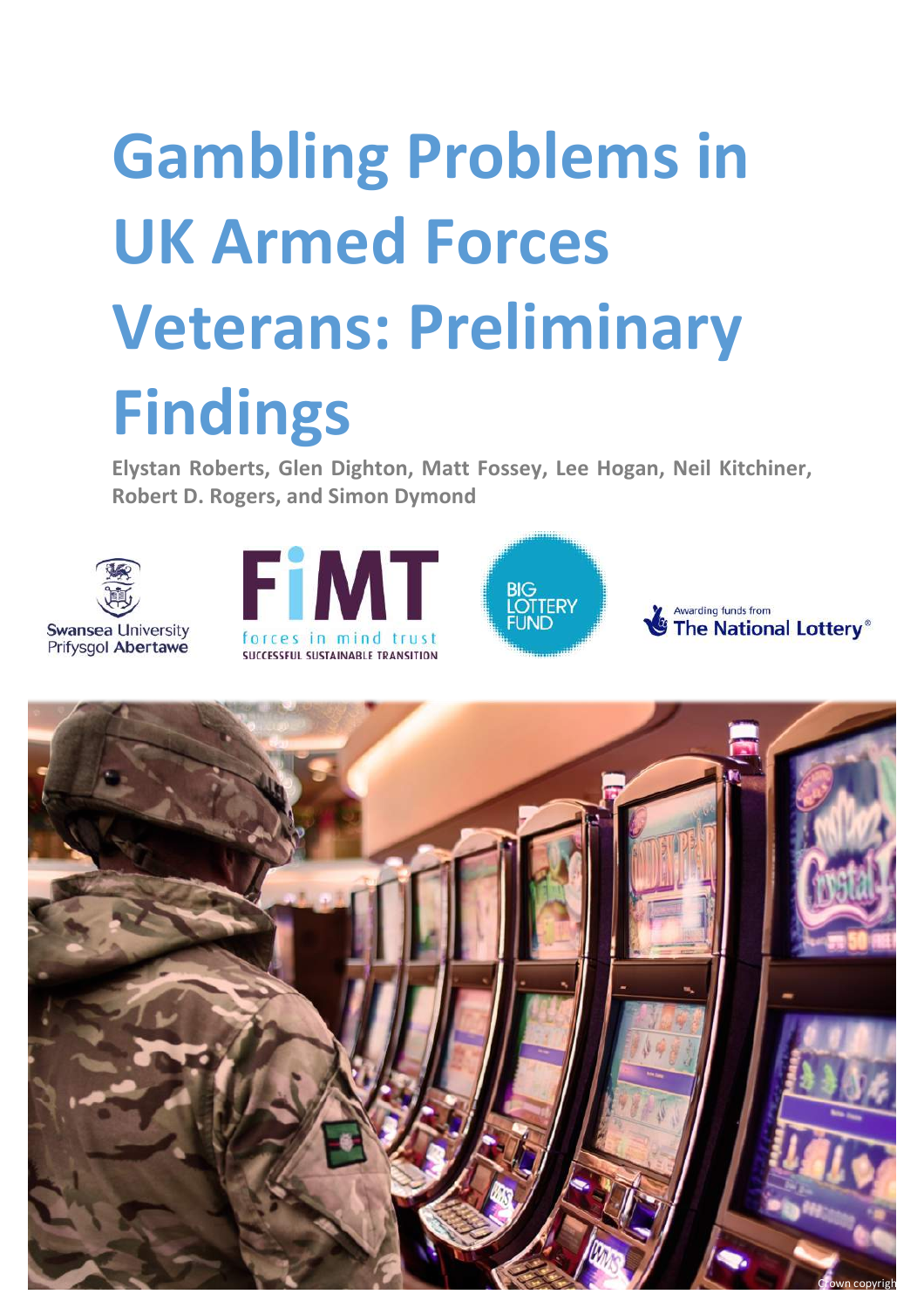### Research Team

**Elystan Roberts** is a research assistant at Swansea University. He is interested in epidemiology, mental health, and gambling.

**Glen Dighton** is a PhD student at Swansea University. As part of his PhD, he is investigating gambling related problems in Armed Forces personnel and their families.

**Matt Fossey** is Director of the Veterans and Families Institute at Anglia Ruskin University.

Lee Hogan is a Lecturer in Clinical Psychology at Bangor University. As a clinician, he specialises in the treatment of addiction.

**Neil Kitchiner** is Director and Consultant Clinical Lead of Veterans' NHS Wales.

**Robert D. Rogers** is Professor of Psychology at Bangor University, specialising in the cognitive and neural mechanisms of gambling problems.

**Simon Dymond** is Professor in Psychology and Behaviour Analysis at Swansea University, and is Director of the Experimental Psychopathology Lab.

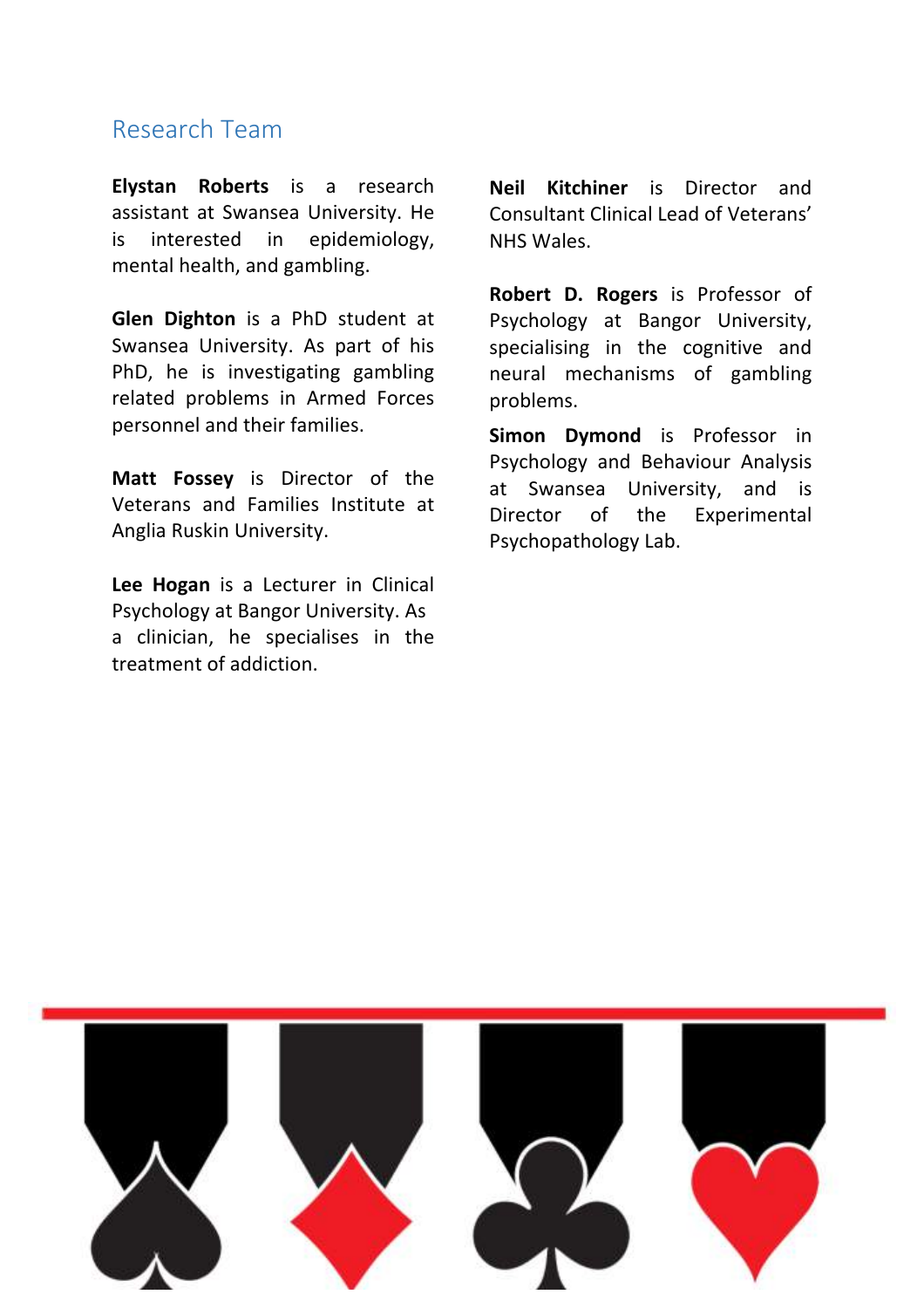## Table of Contents

| <b>Executive summary</b>                   | $\boldsymbol{4}$        |
|--------------------------------------------|-------------------------|
| <b>Background</b>                          | 5                       |
| The present project: Veterans and gambling | 6                       |
| <b>Findings</b>                            | $\overline{\mathbf{z}}$ |
| <b>Implications</b>                        | 8                       |
| <b>References</b>                          | 9                       |

### *Acknowledgements*

We are grateful to the *Forces in Mind Trust* for funding this research. The 2007 APMS was funded by the NHS Information Centre for Health and Social Care for the Department of Health. The findings reported here are currently undergoing peer review. For more information, contact: Professor Simon Dymond, Department of Psychology, Swansea University, Singleton Campus, Swansea SA2 8PP, UK (s.o.dymond@swansea.ac.uk).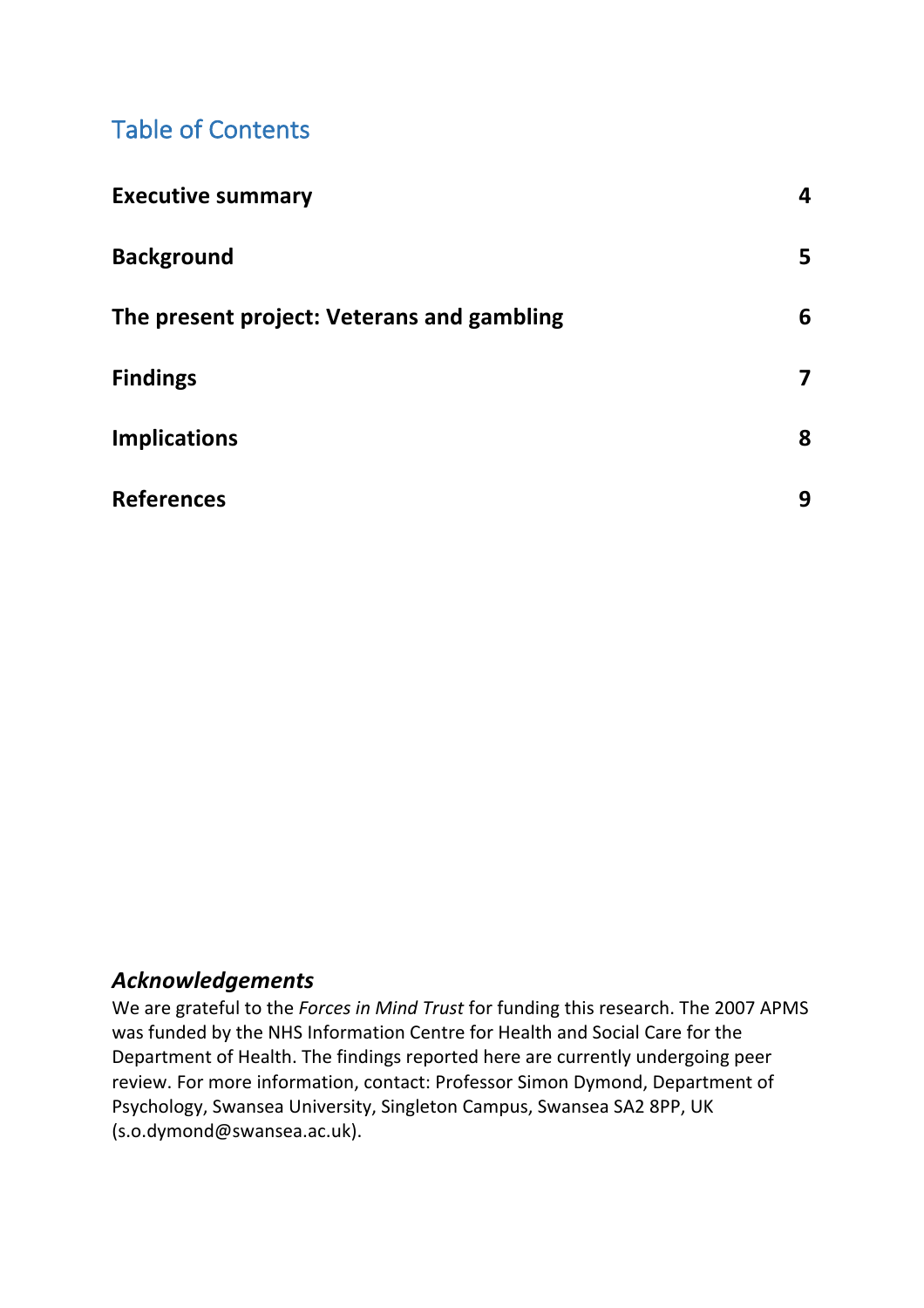### Executive summary

- International evidence shows **elevated rates of problem gambling** in former members of the Armed Forces (*i.e.*, *veterans*).
- To date, **no research** has investigated gambling problems in United Kingdom Armed Forces veterans.
- We analysed an existing large dataset, the 2007 Adult Psychiatric Morbidity *Survey.*
- Post-national service Armed Forces veterans were compared with matched controls on gambling problems, mental health, substance abuse, and financial management.
- Armed Forces veterans were **more than eight times more likely** than nonveterans to exhibit **problem** gambling.
- Male veterans were **more likely** than male non-veterans to have ever experienced a **traumatic event.**
- The difference in problem gambling between veterans and non-veterans was **not explained** by prior differences in mental health, substance abuse, or financial management problems.
- In conclusion, UK Armed Forces **veterans are more likely than non-veterans** to experience gambling problems and these problems are not explained by prior mental health, addiction or debt and money worries.
- $\bullet$  Given the preliminary nature of the findings, further research on the nature and extent of gambling problems in current and former members of the UK Armed Forces is needed.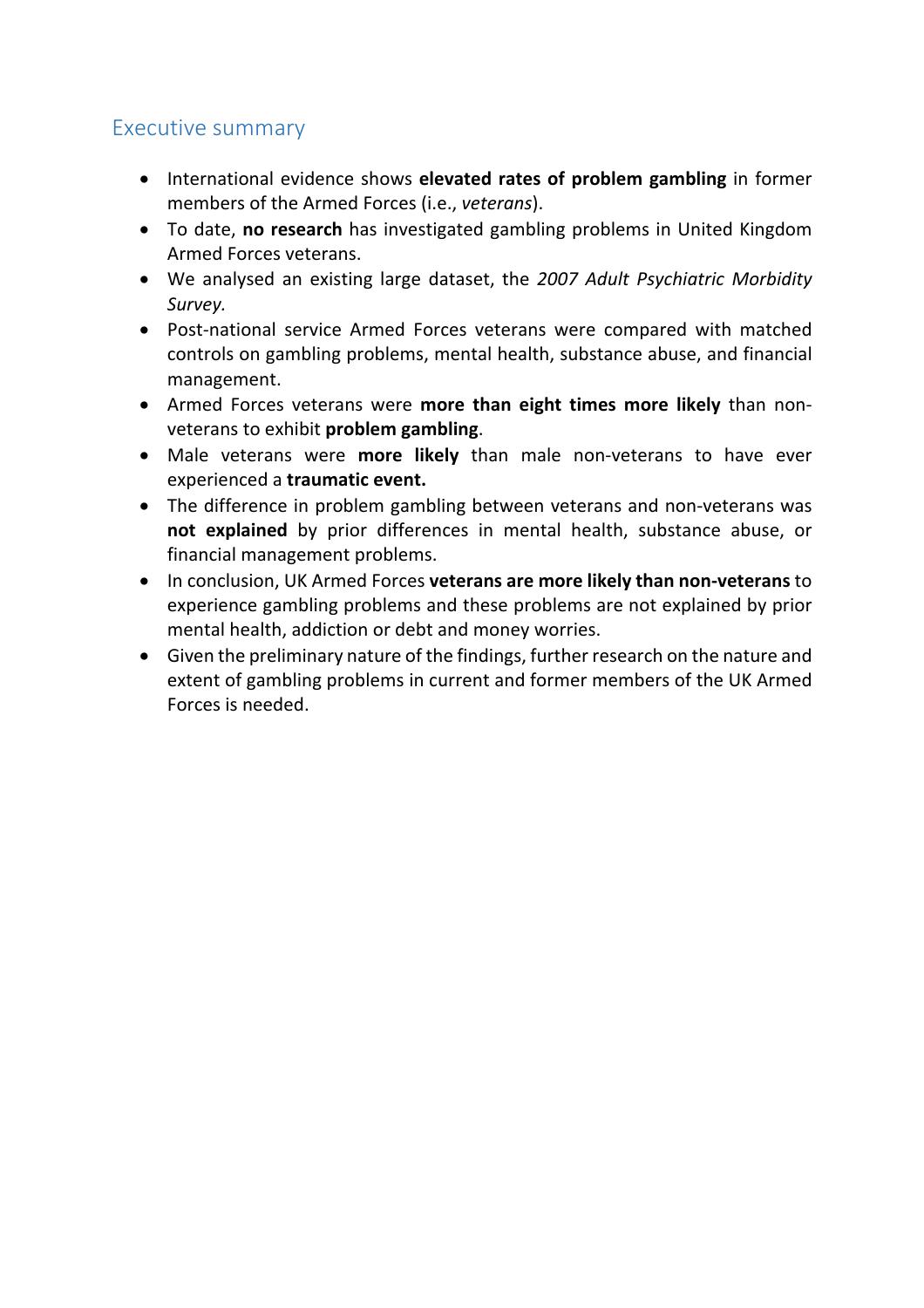

### Background

For many former members of the Armed Forces, the transition from active service to civilian life can be challenging: it is well known, for instance, that transitioning Armed Forces veterans are more likely to engage in high-risk behaviours like drug and alcohol use and excessive gambling<sup>1</sup>.

Research from outside the UK has consistently demonstrated that problem gambling is a more prevalent issue in Armed Forces populations than in civilian populations<sup>2,3,4</sup>. Recent research has reported the problem gambling rate among a United States (US) Armed Forces sample as 4.2%<sup>5</sup>, which is over twice as high as the rate reported in civilian populations in the  $US^6$  and over four times the rate reported in the United Kingdom<sup>7</sup>. In addition to the evidence emerging from other countries, anecdotal reports from organisations working with the UK Armed Forces identify problem gambling as a particularly pressing issue for both Serving and ex-Serving personnel.

Problem gambling has been associated with mental health problems like mood disorders<sup>8</sup>, anxiety and neurotic symptoms<sup>9</sup>, and substance abuse<sup>10</sup>. Furthermore, veterans who suffer from post-traumatic stress disorder (PTSD) and other mental health conditions such as panic disorder and depression, may be at heightened risk of developing a gambling problem<sup>11</sup>. Added to this, many Armed Forces veterans are affected by financial struggles: the Royal British Legion reports that 10% of ex-Service households don't have enough money or savings for daily living costs and fall into debt<sup>12</sup>. Increasing levels of problematic gambling are associated with difficulties in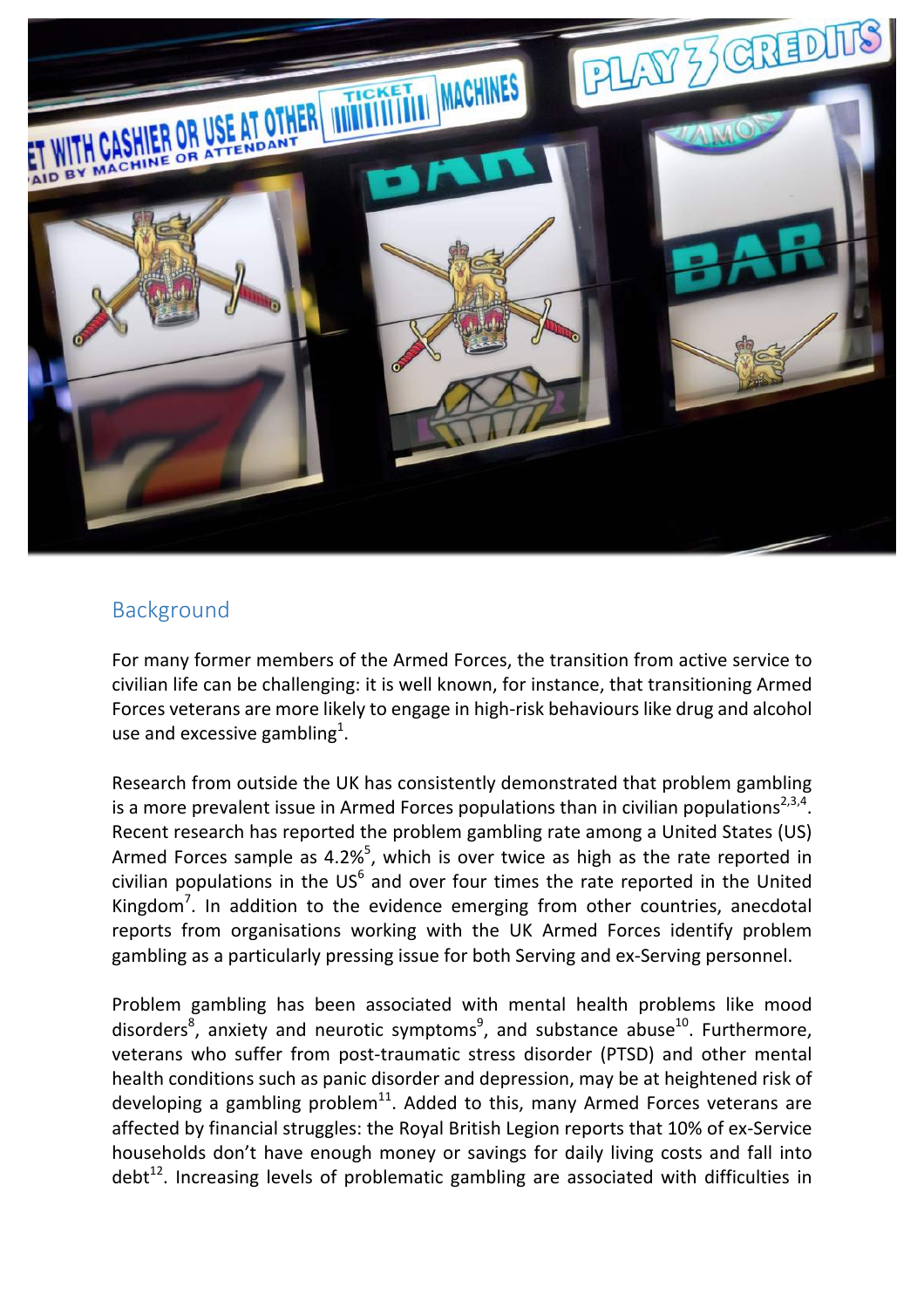financial management<sup>13</sup>, creating a spiral of debt and gambling that can be hard to break.

# "[Veterans] often experience problems, such as debt and benefit problems, as a result of their mental health problems." *Citizens Advice Scotland14*

#### The present project: Veterans and gambling

*Forces in Mind Trust* recognised the need for an understanding of problem gambling in the UK Armed Forces, and funded Swansea University to conduct a preliminary examination of whether problem gambling differed in Armed Forces veterans<sup>\*</sup> compared with the non-veteran population. The research also looked at whether any differences in problem gambling were related to mental health problems, substance abuse, or financial management problems.

As the first exploratory research of its kind in the UK, the scope of the present project was limited to analysing the most recent large survey which measured both Armed Forces experience and gambling problems: the 2007 Adult Psychiatric Morbidity *Survey* (APMS). The APMS was a national representative survey which surveyed 7,461 households across the country. The data was collected between October 2006 and December 2007.

The 2007 APMS collected demographic data such as age, sex, ethnicity, educational qualification level, marital status, and socioeconomic status, as well as data on whether participants had served in the Armed Forces and for how long. Data was also collected on gambling behaviour, in addition to mental health data (such as symptoms of anxiety, depression, phobias, and trauma); substance abuse data (such as alcohol dependence and use of illicit drugs); and on financial management data (such as whether participants had had to borrow money or had fallen into debt in the last 12 months). 

Given the exploratory nature of the research, and the use of a pre-existing and decadeold dataset, this analysis was expected to produce no more than preliminary results to inform the next stages of research.

For the purposes of this report the term *veteran* refers to any individual who served at least one day in Her Majesty's Armed Forces, whether as a Regular or as a Reservist<sup>18</sup>. Analyses excluded any individuals who served before the termination of National Service, as well as those who reported unlikely ages of joining or leaving the Forces (for example joining at age 80).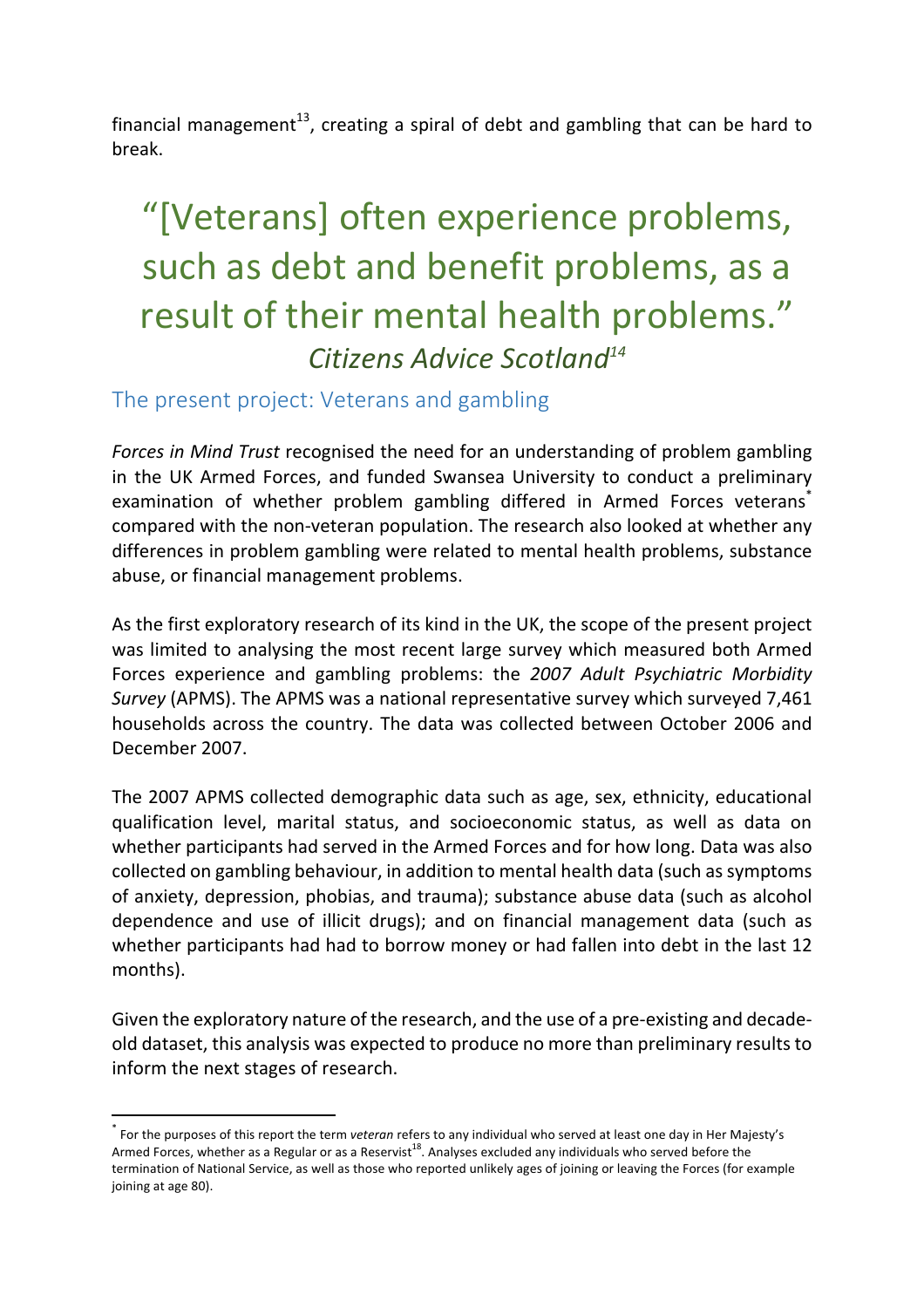### Findings

The proportion of veterans reporting problem gambling was 1.41%, which was significantly higher than the proportion of non-veterans reporting problem gambling (0.17%). In addition, male veterans were more likely than male non-veterans to have experienced a traumatic event. However, this difference did not explain the difference in problem gambling between the groups  $-$  individuals who had experienced trauma were not more likely to show problem gambling behaviour than those who had not.



*Veterans were over eight times as likely as non-veterans to exhibit problem gambling* 

There were no statistically significant differences between veterans and non-veterans in terms of other mental health conditions, substance abuse, or financial management problems. 



*had experienced a traumatic event*

The analysis also looked at time spent in the Armed Forces and problem gambling. Personnel who served for more than four years were no more or less likely than those who had served less to show problem gambling behaviour. Similarly, they did not show a difference in mental health, substance abuse, or financial management problems.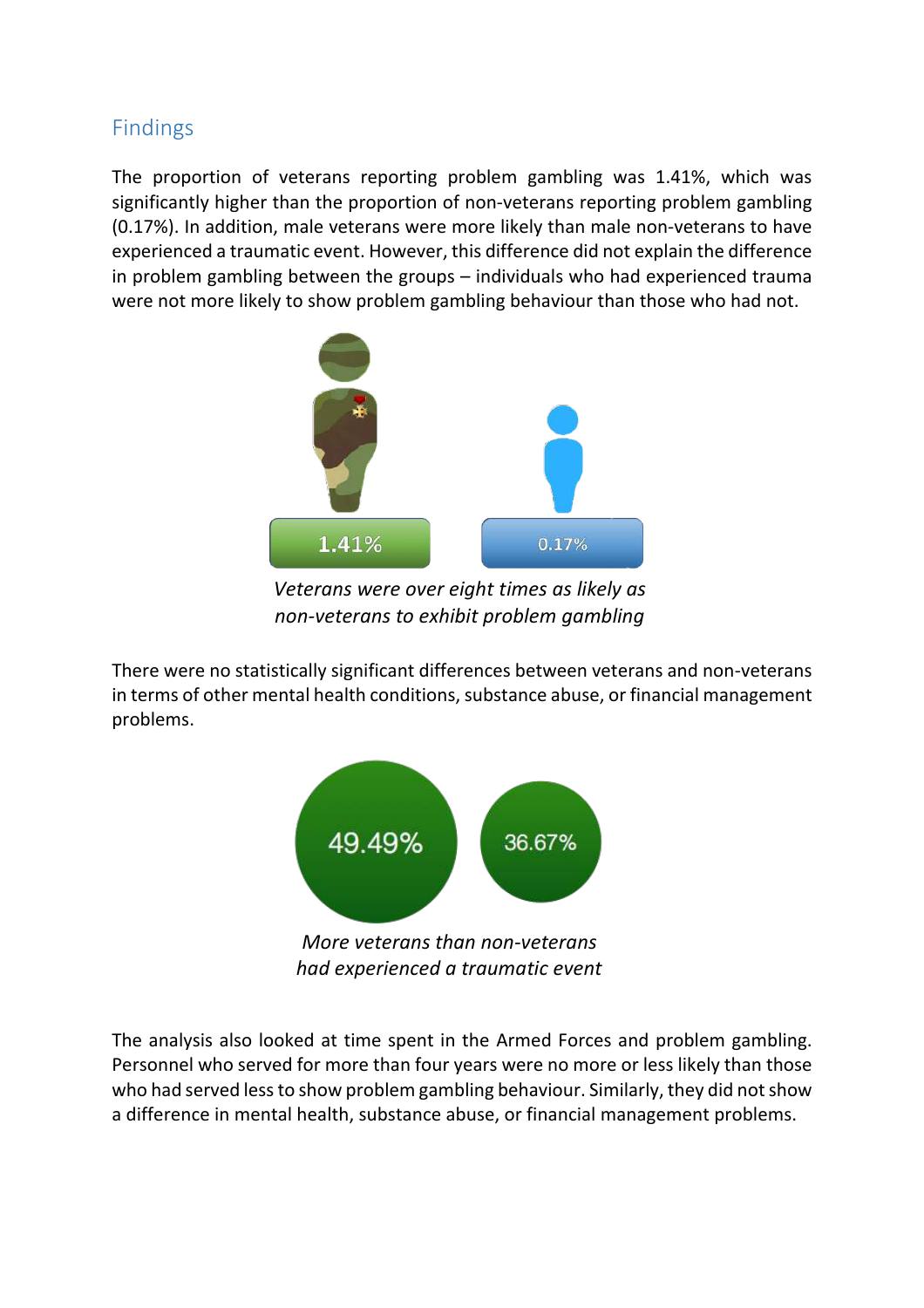### Implications

These findings demonstrate a significant difference in rates of problem gambling between Armed Forces veterans and a matched sample of civilian controls in a community dwelling sample.

There have been calls from several bodies for more investigation into problem gambling in Armed Forces populations. For example, the *Responsible Gambling Strategy Board* has bemoaned the absence of prevalence studies from "certain population groups more likely to be more vulnerable to harm" such as "Armed Forces personnel<sup>"17</sup>, and the *Centre for Social Justice* recently recommended commissioning research into the "prevalence and drivers of problem gambling with the UK Armed Forces and veterans' community".

"Low levels of problem gambling across the population mask some much higher levels amongst ... particularly vulnerable groups such as … ex-military." *GambleAware16*

The current findings underline the necessity for an up-to-date community survey that will measure problem gambling amongst both Armed Forces and civilian populations, and improve on some of the limitations of the 2007 APMS. Future research should seek to specifically survey and examine problem gambling and Armed Forces experience in the UK population.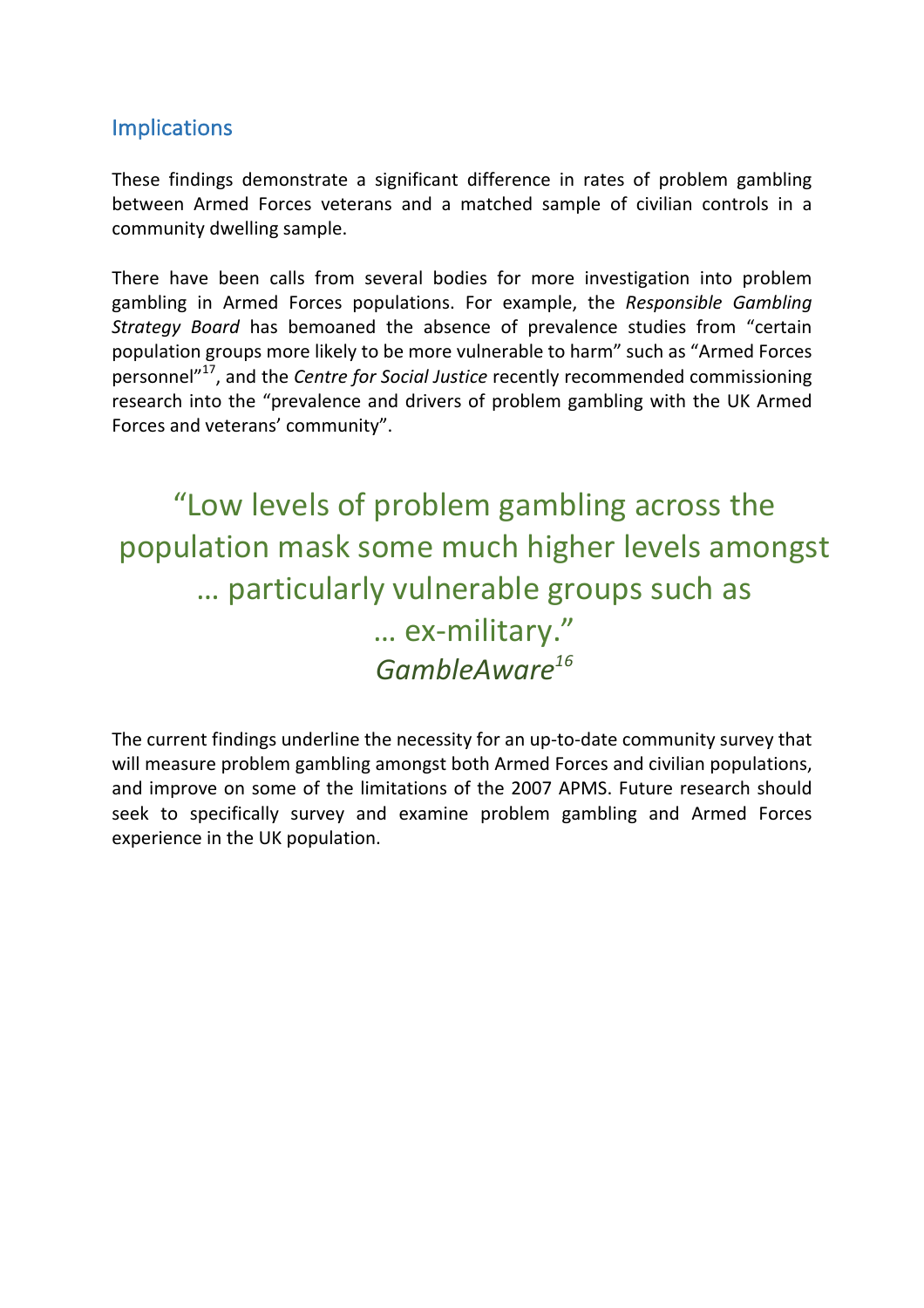### References

- <sup>1</sup> Steenbergh TA, Whelan JP, Meyers AW, Klesges RC, DeBon M (2008). Gambling and health risk-taking behavior in a military sample. *Military Medicine* 173, 452-459.
- <sup>2</sup> Westermeyer J, Canive J, Garrard J, Thuras P, Thompson J (2005). Lifetime prevalence of pathological gambling among American Indian and Hispanic American veterans. American Journal of Public Health 95, 860-866.
- <sup>3</sup> **Daghestani AN, Elenz E, Crayton JW** (1996). Pathological gambling in hospitalized substance abusing veterans. *The Journal of Clinical Psychiatry* 57, 360-363.
- <sup>4</sup> Biddle D, Hawthorne G, Forbes D, Coman G (2005). Problem gambling in Australian PTSD treatment-seeking veterans. *Journal of Traumatic Stress* 18, 759-767.
- <sup>5</sup> Whiting SW, Potenza MN, Park CL, Mckee SA, Mazure CM, Hoff RA (2016). Investigating veterans' pre-, peri-, and post-deployment experiences as potential risk factors for problem gambling. *Journal of Behavioral Addictions* **5**, 213-220.
- <sup>6</sup> Kessler RC, Hwang I, LaBrie R, Petukhova M, Sampson NA, Winters KC, Shaffer HJ (2008). DSM-IV pathological gambling in the National Comorbidity Survey Replication. *Psychological Medicine* **38**, 1351-1360.
- <sup>7</sup> Gambling Commission (2016). *Participation* in gambling and rates of problem gambling *Wales 2015.* (http://www.gamblingcommission.gov.uk/PDF/survey-data/Participation-ingambling-and-rates-of-problem-gambling-Wales-headline-report.pdf)
- <sup>8</sup> Lorains FK, Cowlishaw S, Thomas SA (2011). Prevalence of comorbid disorders in problem and pathological gambling: Systematic review and meta-analysis of population surveys. *Addiction* **106**, 490-498.
- <sup>9</sup> **Cowlishaw S, Kessler D** (2015). Problem gambling in the UK: implications for health, psychosocial adjustment and health care utilization. *European Addiction Research* 22, 90-98.
- <sup>10</sup> Black DW, Moyer T (1998). Clinical features and psychiatric comorbidity of subjects with pathological gambling behavior. *Psychiatric Services* **49**, 1434-1439.
- <sup>11</sup> Bassett D, Buchwald D, Manson S (2014). Posttraumatic stress disorder and symptoms among American Indians and Alaska Natives: a review of the literature. *Social Psychiatry and Psychiatric Epidemiology* **49**, 417-433.
- <sup>12</sup> The Royal British Legion (2014). A UK household survey of the ex-service community. (http://media.britishlegion.org.uk/Media/2275/2014householdsurveyreport.pdf?\_ga=1.23035 7524.949126321.1489509882)
- <sup>13</sup> Wardle H, Griffiths MD, Orford J, Moody A, Volberg R (2012). Gambling in Britain: A time of change? Health implications from the British Gambling Prevalence Survey 2010. *International Journal of Mental Health and Addiction* **10**, 273-277.
- <sup>14</sup> Citizens' Advice Scotland (2012). Civvy street: the new frontline. (http://www.cas.org.uk/system/files/publications/ASAP\_Report%28low%20res%29.pdf)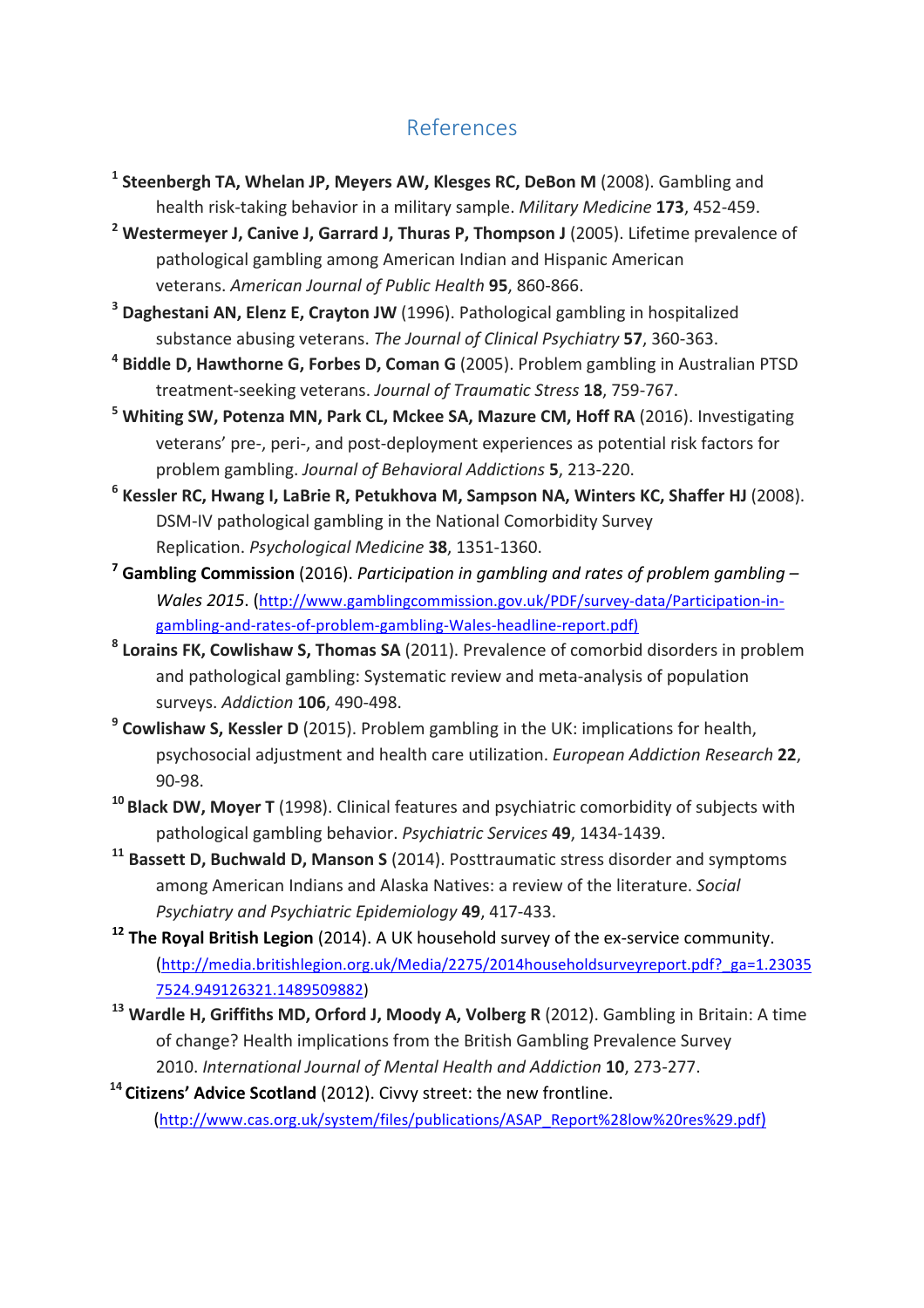<sup>15</sup> The Centre for Social Justice (2016). Military Families and Transition.

(http://www.centreforsocialjustice.org.uk/core/wp-content/uploads/2016/06/MILITARY-FAMILIES.pdf)

<sup>16</sup> GambleAware (2016). GambleAware Strategy 2016 – 2021. (https://about.gambleaware.org/media/1343/gambleaware-strategy-2016-final.pdf)

- <sup>17</sup> Responsible Gambling Strategy Board (2016). The National Responsible Gambling Strategy, 2016-17 to 2018-19. (https://www.rgsb.org.uk/PDF/Strategy-2016-2019.pdf)
- <sup>18</sup> Ministry of Defence (2015). The Armed Forces Covenant. (https://www.gov.uk/government/uploads/system/uploads/attachment\_data/file/49 469/the\_armed\_forces\_covenant.pdf)